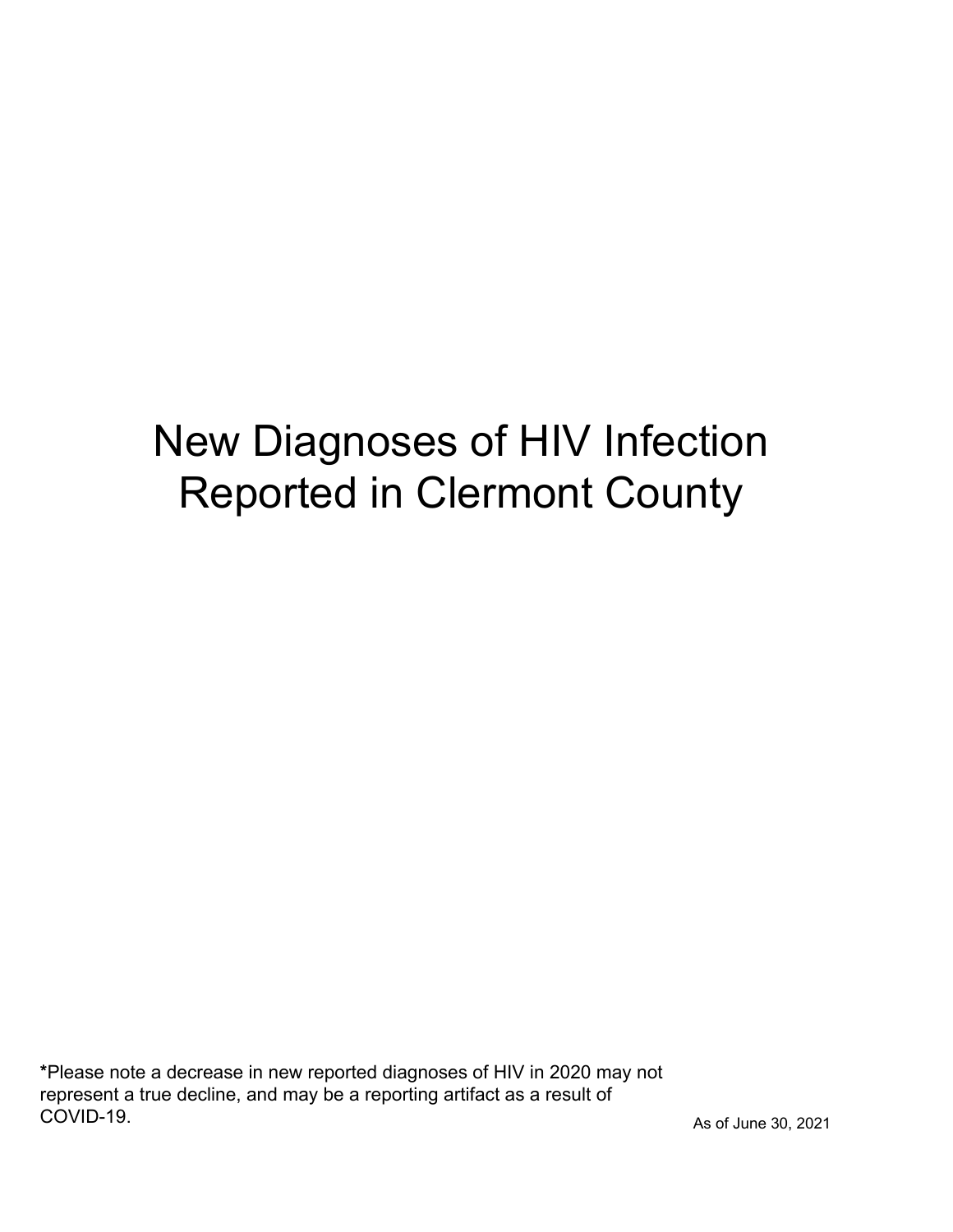## **Reported new diagnoses of HIV infection in 2020 by disease status and selected characteristics, Clermont County**

|                                              |                   | 2020 diagnosis of HIV    |                |     |                       |     | <b>Disease Status</b> |     |             |
|----------------------------------------------|-------------------|--------------------------|----------------|-----|-----------------------|-----|-----------------------|-----|-------------|
|                                              |                   | infection                |                |     | <b>HIV (not AIDS)</b> |     | HIV & later AIDS      |     | <b>AIDS</b> |
| Characteristic                               | Rate <sup>a</sup> | No.                      | $\%$           | No. | $\%$                  | No. | $\%$                  | No. | $\%$        |
| Sex at birth                                 |                   |                          |                |     |                       |     |                       |     |             |
| Males                                        | $\star$           | 4                        | 67%            | 2   | 100%                  | 2   | 50%                   |     |             |
| Females                                      | $\star$           | $\overline{c}$           | 33%            |     |                       | 2   | 50%                   |     |             |
| Age at diagnosis (yr)                        |                   |                          |                |     |                       |     |                       |     |             |
| < 13                                         | $\star$           |                          |                |     |                       |     |                       |     |             |
| $13 - 14$                                    |                   |                          |                |     |                       |     |                       |     |             |
| 15-19                                        |                   | $\mathbf{1}$             | 17%            | 1   | 50%                   |     |                       |     |             |
| 20-24                                        |                   | 1                        | 17%            | 1   | 50%                   |     |                       |     |             |
| 25-29                                        |                   |                          |                |     |                       |     |                       |     |             |
| 30-34                                        |                   | $\mathbf{1}$             | 17%            |     |                       | 1   | 25%                   |     |             |
| 35-39                                        |                   |                          |                |     |                       |     |                       |     |             |
| 40-44                                        |                   |                          |                |     |                       |     |                       |     |             |
| 45-49                                        |                   | 1                        | 17%            |     |                       | 1   | 25%                   |     |             |
| 50-54                                        |                   | $\mathbf{1}$             | 17%            |     |                       | 1   | 25%                   |     |             |
| 55-64                                        |                   | $\overline{a}$           |                |     |                       | ÷   |                       |     |             |
| $65+$                                        |                   | 1                        | 17%            |     |                       | 1   | 25%                   |     |             |
| Race/Ethnicity <sup>b</sup>                  |                   |                          |                |     |                       |     |                       |     |             |
| American Indian/Alaska Native                | $\star$           |                          |                |     |                       |     |                       |     |             |
| Asian/Pacific Islander                       |                   |                          |                |     |                       |     |                       |     |             |
| Black/African-American                       |                   | 1                        | 17%            | 1   | 50%                   |     |                       |     |             |
| Hispanic/Latinx                              |                   | $\mathbf{1}$             | 17%            | ÷   |                       | 1   | 25%                   |     |             |
| White                                        |                   | 4                        | 67%            | 1   | 50%                   | 3   | 75%                   |     |             |
| Multi-Race                                   |                   |                          |                |     |                       |     |                       |     |             |
| Race/Ethnicity <sup>b</sup> and Sex at birth |                   |                          |                |     |                       |     |                       |     |             |
| American Indian/Alaska Native Males          | $\star$           |                          |                |     |                       |     |                       |     |             |
| American Indian/Alaska Native Females        | $\star$           |                          |                |     |                       |     |                       |     |             |
| Asian/Pacific Islander Males                 |                   |                          |                |     |                       |     |                       |     |             |
| Asian/Pacific Islander Females               |                   |                          |                |     |                       |     |                       |     |             |
| Black/African-American Males                 |                   | $\mathbf{1}$             | 17%            | 1   | 50%                   |     |                       |     |             |
| Black/African-American Females               | $\star$           |                          | $\overline{a}$ |     |                       |     |                       |     |             |
| Hispanic/Latino Males                        | $\star$           | $\mathbf{1}$             | 17%            |     |                       | 1   | 25%                   |     |             |
| Hispanic/Latina Females                      |                   | $\overline{\phantom{a}}$ |                |     |                       |     |                       |     |             |
| <b>White Males</b>                           |                   | $\overline{c}$           | 33%            | 1   | 50%                   | 1   | 25%                   |     |             |
| <b>White Females</b>                         |                   | $\overline{\mathbf{c}}$  | 33%            |     |                       | 2   | 50%                   |     |             |
| Multi-Race Males                             |                   |                          |                |     |                       |     |                       |     |             |
| Multi-Race Females                           |                   |                          |                |     |                       |     |                       |     |             |
| <b>Total</b>                                 | 2.9               | 6                        |                | 2   |                       | 4   |                       |     |             |

Notes:

Reported new diagnoses of HIV infection include persons with a diagnosis of HIV (not AIDS), a diagnosis of HIV and an AIDS diagnosis within 12 months (HIV & later AIDS), and concurrent diagnoses of HIV and AIDS (AIDS) who were residents of Ohio at time of initial diagnosis.

Asterisk (\*) indicates rate not calculated for case count <5 due to unstable rates. Dash (-) indicates no cases were reported for the given category.

<sup>a</sup>The rate is the number of persons with a reported diagnosis of HIV infection per 100,000 population calculated using 2020 U.S. Census estimates.

ᵇ Hispanics/Latinx may be of any race. Persons with a race of American Indian/Alaska Native, Asian/Pacific Islander, Black/African-American, White, or Multi-Race are not-Hispanic. Asian/Pacific Islander includes Native Hawaiians.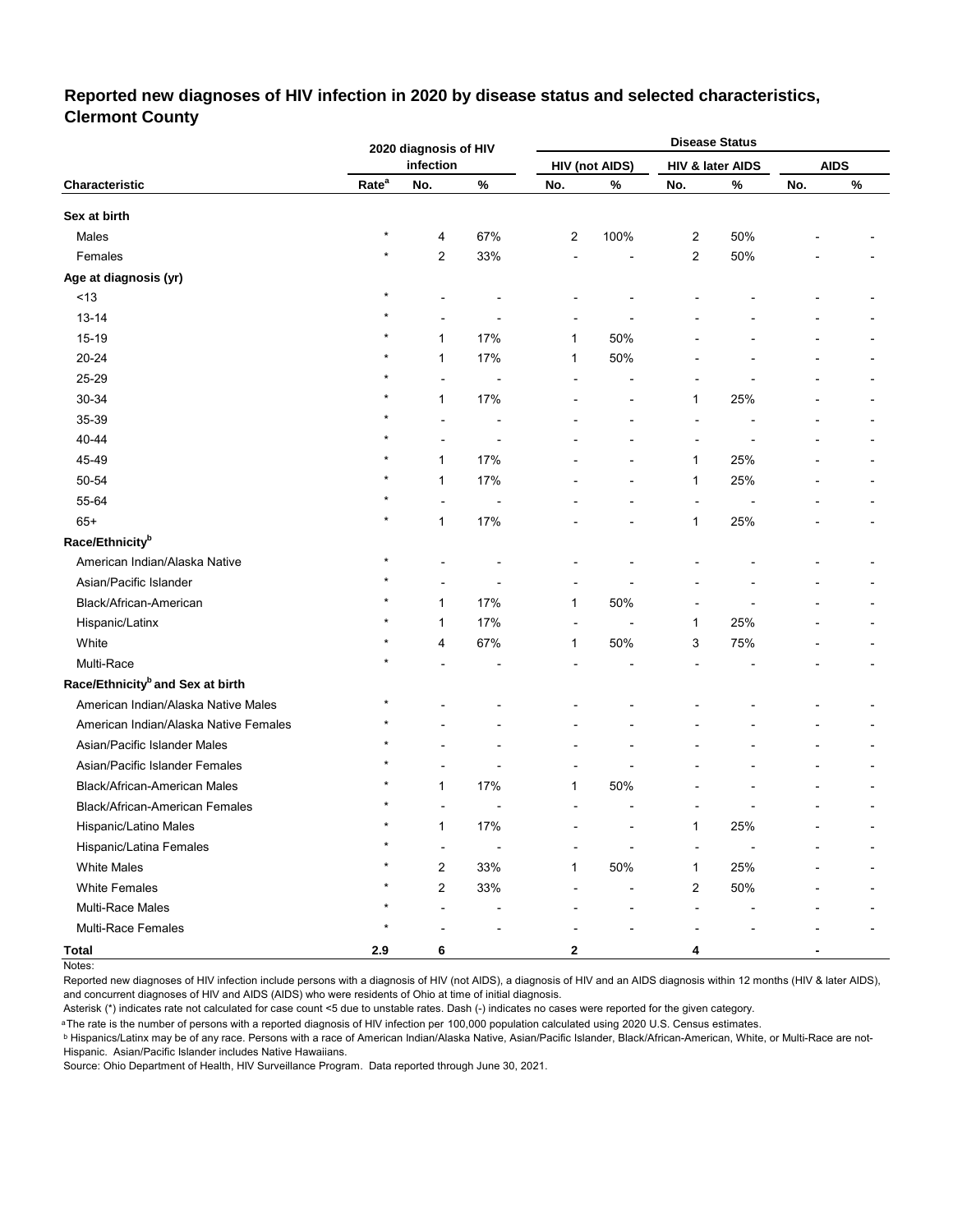## **Reported new diagnoses of HIV infection in 2020 by disease status and transmission category, Clermont County**

|                                          |     | 2020 diagnosis of        |                          |                              |                          | <b>Disease Status</b>    |                |                          |
|------------------------------------------|-----|--------------------------|--------------------------|------------------------------|--------------------------|--------------------------|----------------|--------------------------|
|                                          |     | <b>HIV infection</b>     |                          | <b>HIV (not AIDS)</b>        |                          | HIV & later AIDS         |                | <b>AIDS</b>              |
| <b>Transmission Category<sup>a</sup></b> | No. | %                        | No.                      | $\%$                         | No.                      | %                        | No.            | %                        |
| Male adult or adolescent                 |     |                          |                          |                              |                          |                          |                |                          |
| Male-to-male sexual contact              | 3   | 75%                      | 2                        | 100%                         | $\mathbf{1}$             | 50%                      |                |                          |
| Injection drug use (IDU)                 |     | $\overline{\phantom{0}}$ |                          | ٠                            |                          | $\overline{\phantom{0}}$ |                |                          |
| Male-to-male sexual contact and IDU      |     | ۰                        | $\blacksquare$           | ٠                            | $\blacksquare$           | $\blacksquare$           | ۰              |                          |
| Heterosexual contact                     | ۰   | $\overline{\phantom{a}}$ | $\blacksquare$           | ٠                            | $\blacksquare$           |                          |                | $\blacksquare$           |
| Other/unknown                            | 1   | 25%                      | $\overline{\phantom{a}}$ | $\overline{a}$               | 1                        | 50%                      | $\blacksquare$ | $\overline{\phantom{0}}$ |
| Subtotal                                 | 4   | 100%                     | $\overline{2}$           | 100%                         | 2                        | 100%                     | ٠              | ۰                        |
| Female adult or adolescent               |     |                          |                          |                              |                          |                          |                |                          |
| Injection drug use                       | ۰   |                          |                          |                              |                          |                          |                |                          |
| Heterosexual contact                     | 1   | 50%                      | $\overline{\phantom{0}}$ | $\qquad \qquad \blacksquare$ | 1                        | 50%                      |                |                          |
| Other/unknown                            | 1   | 50%                      | $\overline{\phantom{a}}$ | $\qquad \qquad \blacksquare$ | 1                        | 50%                      |                |                          |
| Subtotal                                 | 2   | 100%                     | -                        | -                            | 2                        | 100%                     |                |                          |
| Child (<13 yrs at diagnosis)             |     |                          |                          |                              |                          |                          |                |                          |
| Perinatal                                |     |                          |                          |                              |                          |                          |                |                          |
| Other/unknown                            |     | ۰                        | ٠                        | ۰                            | $\blacksquare$           |                          |                |                          |
| Subtotal                                 |     | $\blacksquare$           | ٠                        | $\blacksquare$               | $\overline{\phantom{0}}$ | $\blacksquare$           |                |                          |
| Total                                    | 6   |                          | $\mathbf{2}$             |                              | 4                        |                          |                |                          |

## **Reported new diagnoses of HIV infection in 2020 by disease status and exposure category, Clermont County**

|                                                          |                          | 2020 diagnosis of        |                          |                          |                          | <b>Disease Status</b>       |     |             |
|----------------------------------------------------------|--------------------------|--------------------------|--------------------------|--------------------------|--------------------------|-----------------------------|-----|-------------|
|                                                          |                          | <b>HIV</b> infection     |                          | <b>HIV (not AIDS)</b>    |                          | <b>HIV &amp; later AIDS</b> |     | <b>AIDS</b> |
| <b>Exposure Category</b>                                 | No.                      | %                        | No.                      | %                        | No.                      | %                           | No. | %           |
| Male-to-male sexual contact only                         | 3                        | 50%                      |                          | 100%                     |                          | 25%                         |     |             |
| Injection drug use (IDU) only                            |                          |                          |                          |                          | $\overline{\phantom{0}}$ | $\overline{\phantom{a}}$    |     |             |
| Heterosexual contact only                                |                          | 17%                      | $\overline{\phantom{0}}$ | $\overline{\phantom{0}}$ |                          | 25%                         |     |             |
| Male-to-male sexual contact & IDU                        |                          | $\overline{\phantom{0}}$ | $\overline{\phantom{0}}$ | $\overline{\phantom{0}}$ | $\overline{\phantom{0}}$ | $\overline{\phantom{0}}$    | -   |             |
| IDU & Heterosexual contact                               |                          |                          | $\overline{\phantom{0}}$ | $\overline{\phantom{a}}$ | -                        |                             |     |             |
| Male-to-male sexual contact & Heterosexual contact       | $\overline{\phantom{0}}$ | $\overline{\phantom{0}}$ | $\overline{\phantom{0}}$ | $\overline{\phantom{0}}$ | $\overline{\phantom{0}}$ | $\overline{\phantom{0}}$    |     |             |
| Male-to-male sexual contact & IDU & Heterosexual contact | $\overline{\phantom{a}}$ |                          | $\overline{\phantom{0}}$ | $\overline{\phantom{0}}$ | -                        |                             |     |             |
| Perinatal exposure                                       |                          |                          | $\overline{\phantom{0}}$ | $\overline{\phantom{a}}$ |                          |                             |     |             |
| Other/unknown                                            |                          | 33%                      |                          |                          |                          | 50%                         |     |             |
| Total                                                    |                          |                          |                          |                          |                          |                             |     |             |

Notes:

Reported new diagnoses of HIV infection include persons with a diagnosis of HIV (not AIDS), a diagnosis of HIV and an AIDS diagnosis within 12 months (HIV & later AIDS), and concurrent diagnoses of HIV and AIDS (AIDS) who were residents of Ohio at time of initial diagnosis.

Dash (-) indicates no cases were reported for the given category.

a Transmission categories are mutually exclusive, hierarchical risk categories determined by the CDC and system-calculated using sex at birth and risk factor history to determine mode of transmission. A person with multiple risks is only represented in the highest category based on the CDC hierarchical algorithm. Thus, transgender women are included in the male-to-male sexual contact transmission category if assigned male at birth and risk factor history indicates sex with males. Please note this is for

the cateqorization of HIV transmission cateqories only and not to describe sexual orientation.<br>▷ Exposure categories are mutually exclusive risk categories. All possible combinations of risks are represented among exposu represented in the exposure category identifying all the reported ways in which that person may have been exposed to HIV.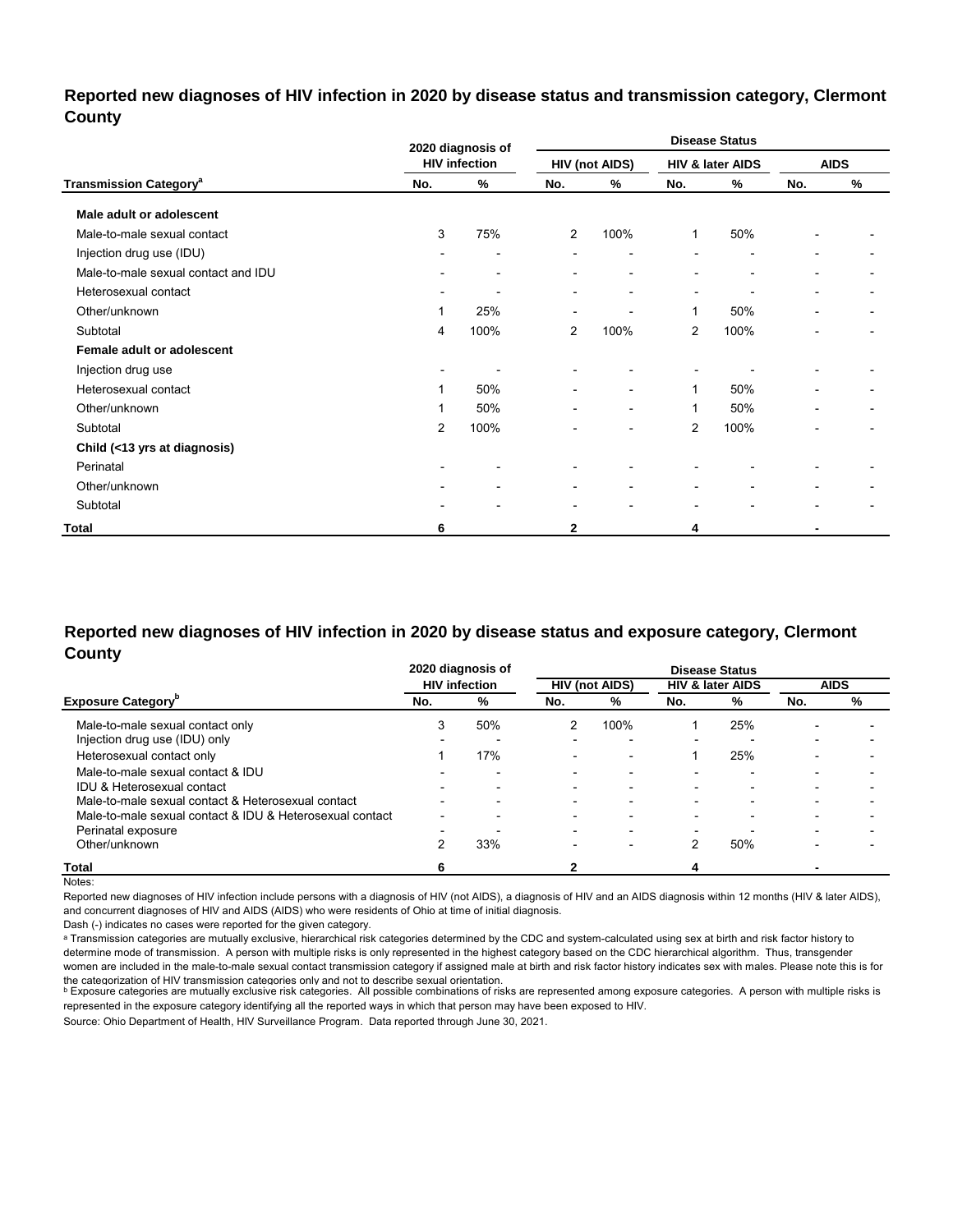|                       | American Indian/Alaska Native |     |                          | <b>Asian/Pacific Islander</b> |     |   | <b>Black/African-American</b> |     |      |                   | Hispanic/Latinx <sup>a</sup> |      |                   | White                    |     |                   | <b>Multi-Race</b> |   |
|-----------------------|-------------------------------|-----|--------------------------|-------------------------------|-----|---|-------------------------------|-----|------|-------------------|------------------------------|------|-------------------|--------------------------|-----|-------------------|-------------------|---|
| Age at diagnosis (yr) | Rate <sup>b</sup>             | No. | %                        | Rate <sup>b</sup>             | No. | % | Rate <sup>b</sup>             | No. | %    | Rate <sup>b</sup> | No.                          | %    | Rate <sup>b</sup> | No.                      | %   | Rate <sup>b</sup> | No.               | % |
| ~13                   |                               |     |                          |                               |     |   |                               |     |      |                   |                              |      |                   |                          |     |                   |                   |   |
| $13 - 14$             |                               |     |                          |                               |     |   |                               |     |      |                   |                              |      |                   |                          | 25% |                   |                   |   |
| $15 - 19$             |                               |     | $\overline{\phantom{0}}$ |                               |     |   |                               |     | . .  |                   |                              |      |                   | $\overline{\phantom{0}}$ |     |                   |                   |   |
| 20-24                 |                               |     |                          |                               |     |   |                               |     | 100% |                   |                              |      |                   |                          |     |                   |                   |   |
| 25-29                 |                               |     |                          |                               |     |   |                               |     |      |                   |                              |      |                   |                          |     |                   |                   |   |
| 30-34                 |                               |     |                          |                               |     |   |                               |     |      |                   |                              | 100% |                   |                          |     |                   |                   |   |
| 35-39                 |                               |     |                          |                               |     |   |                               |     |      |                   |                              |      |                   |                          |     |                   |                   |   |
| 40-44                 |                               |     |                          |                               |     |   |                               |     |      |                   |                              |      |                   |                          |     |                   |                   |   |
| 45-49                 |                               |     |                          |                               |     |   |                               |     |      |                   |                              |      |                   |                          | 25% |                   |                   |   |
| 50-54                 |                               |     |                          |                               |     |   |                               |     |      |                   |                              |      |                   |                          | 25% |                   |                   |   |
| 55-64                 |                               |     |                          |                               |     |   |                               |     |      |                   |                              |      |                   |                          |     |                   |                   |   |
| $65+$                 |                               |     |                          |                               |     |   |                               |     |      |                   |                              |      |                   |                          | 25% |                   |                   |   |
| Total                 |                               |     |                          |                               |     |   |                               |     |      |                   |                              |      |                   |                          |     |                   |                   |   |

Reported new diagnoses of HIV infection include persons with a diagnosis of HIV (not AIDS), a diagnosis of HIV and an AIDS diagnosis within 12 months (HIV & later AIDS), and concurrent diagnoses of HIV and AIDS (AIDS) who of initial diagnosis.

|                                           |                                            |   |                                         |                          |                                   | 2020 diagnosis of HIV infection |                                  |                          |                          |      |                          |                          |
|-------------------------------------------|--------------------------------------------|---|-----------------------------------------|--------------------------|-----------------------------------|---------------------------------|----------------------------------|--------------------------|--------------------------|------|--------------------------|--------------------------|
|                                           | American<br>Indian/Alaska<br><b>Native</b> |   | <b>Asian/Pacific</b><br><b>Islander</b> |                          | <b>Black/African-</b><br>American |                                 | Hispanic/<br>Latinx <sup>a</sup> |                          | White                    |      | <b>Multi-Race</b>        |                          |
| <b>Transmission Category</b> <sup>c</sup> | No.                                        | % | No.                                     | %                        | No.                               | %                               | No.                              | %                        | No.                      | %    | No.                      | $\%$                     |
| Male adult or adolescent                  |                                            |   |                                         |                          |                                   |                                 |                                  |                          |                          |      |                          |                          |
| Male-to-male sexual contact               |                                            |   | $\overline{\phantom{0}}$                |                          |                                   | 100%                            | $\overline{\phantom{a}}$         | $\overline{\phantom{a}}$ | $2^{\circ}$              | 100% |                          |                          |
| Injection drug use (IDU)                  |                                            |   | $\sim$                                  |                          | $\overline{\phantom{0}}$          | $\overline{\phantom{a}}$        | $\overline{\phantom{a}}$         | $\overline{\phantom{0}}$ |                          |      |                          |                          |
| Male-to-male sexual contact and IDU       |                                            |   | $\sim$                                  | $\overline{\phantom{a}}$ | $\overline{\phantom{a}}$          | $\overline{\phantom{0}}$        | $\overline{\phantom{0}}$         | $\overline{\phantom{0}}$ | $\overline{\phantom{0}}$ |      | $\overline{\phantom{0}}$ |                          |
| Heterosexual contact                      |                                            |   | $\sim$                                  | $\overline{a}$           | $\overline{\phantom{a}}$          | $\overline{\phantom{0}}$        |                                  |                          | $\overline{\phantom{0}}$ |      | $\overline{\phantom{0}}$ | $\overline{\phantom{a}}$ |
| Other/unknown                             | $\overline{\phantom{0}}$                   |   | $\sim$                                  | $\overline{\phantom{a}}$ | $\overline{\phantom{a}}$          | $\overline{\phantom{0}}$        |                                  | 100%                     |                          |      | $\overline{\phantom{0}}$ | $\overline{\phantom{0}}$ |
| Subtotal                                  |                                            |   |                                         |                          |                                   | 100%                            |                                  | 100%                     | $\mathbf{2}$             | 100% |                          |                          |
| Female adult or adolescent                |                                            |   |                                         |                          |                                   |                                 |                                  |                          |                          |      |                          |                          |
| Injection drug use                        |                                            |   |                                         |                          |                                   |                                 |                                  |                          |                          |      |                          |                          |
| Heterosexual contact                      |                                            |   | $\sim$                                  |                          |                                   |                                 | $\overline{\phantom{a}}$         |                          |                          | 50%  |                          | $\overline{\phantom{0}}$ |
| Other/unknown                             |                                            |   | $\sim$                                  | $\overline{\phantom{0}}$ | $\overline{\phantom{a}}$          | $\overline{\phantom{0}}$        | $\overline{\phantom{a}}$         | $\overline{\phantom{a}}$ |                          | 50%  | $\overline{\phantom{0}}$ | $\overline{\phantom{a}}$ |
| Subtotal                                  |                                            |   |                                         |                          |                                   |                                 | $\overline{\phantom{0}}$         |                          | 2                        | 100% |                          | $\overline{\phantom{0}}$ |
| Child (<13 yrs at diagnosis)              |                                            |   |                                         |                          |                                   |                                 |                                  |                          |                          |      |                          |                          |
| Perinatal                                 |                                            |   |                                         |                          |                                   |                                 |                                  |                          |                          |      |                          |                          |
| Other/unknown                             |                                            |   | $\sim$                                  |                          |                                   | $\overline{\phantom{0}}$        | $\overline{\phantom{a}}$         | $\overline{\phantom{0}}$ |                          |      |                          |                          |
| Subtotal                                  |                                            |   | $\overline{\phantom{0}}$                |                          | $\overline{\phantom{0}}$          |                                 | $\overline{\phantom{0}}$         |                          |                          |      |                          |                          |
| Total                                     |                                            |   | $\overline{\phantom{0}}$                |                          |                                   |                                 |                                  |                          |                          |      | $\blacksquare$           |                          |

### **Reported new diagnoses of HIV infection in 2020 by race/ethnicity and age at diagnosis, Clermont County**

#### **2020 diagnosis of HIV infection**

### **Reported new diagnoses of HIV infection in 2020 by race/ethnicity and transmission category, Clermont County**

Source: Ohio Department of Health, HIV Surveillance Program. Data reported through June 30, 2021.

|                                                          | American<br>Indian/Alaska<br><b>Native</b> |                          | <b>Asian/Pacific</b><br><b>Islander</b> |                          | <b>Black/African-</b><br>American |      | Hispanic/<br>Latinx <sup>a</sup> |                          | White  |     | <b>Multi-Race</b> |                          |
|----------------------------------------------------------|--------------------------------------------|--------------------------|-----------------------------------------|--------------------------|-----------------------------------|------|----------------------------------|--------------------------|--------|-----|-------------------|--------------------------|
| <b>Exposure Category<sup>ª</sup></b>                     | No.                                        | %                        | No.                                     | ℅                        | No.                               |      | No.                              |                          | No.    |     | No.               | %                        |
| Male-to-male sexual contact only                         |                                            |                          | $\overline{\phantom{0}}$                | $\overline{\phantom{0}}$ |                                   | 100% | $\overline{\phantom{0}}$         |                          | 2      | 50% |                   |                          |
| Injection drug use (IDU) only                            | -                                          |                          | $\overline{\phantom{0}}$                | $\overline{\phantom{a}}$ |                                   |      |                                  | $\overline{\phantom{0}}$ |        |     |                   |                          |
| Heterosexual contact only                                | $\overline{\phantom{0}}$                   |                          | $\overline{\phantom{0}}$                | $\overline{\phantom{a}}$ |                                   |      | $\overline{\phantom{0}}$         | $\overline{\phantom{a}}$ |        | 25% |                   |                          |
| Male-to-male sexual contact & IDU                        | $\overline{\phantom{0}}$                   |                          | $\overline{\phantom{0}}$                | $\overline{\phantom{a}}$ |                                   |      | $\overline{\phantom{0}}$         |                          |        |     |                   | $\overline{\phantom{0}}$ |
| IDU & Heterosexual contact                               | $\overline{\phantom{0}}$                   |                          | $\overline{\phantom{0}}$                | $\overline{\phantom{a}}$ |                                   |      |                                  | $\overline{\phantom{0}}$ |        |     |                   |                          |
| Male-to-male sexual contact & Heterosexual contact       | $\overline{\phantom{0}}$                   |                          | $\overline{\phantom{0}}$                | $\overline{\phantom{a}}$ |                                   |      | $\overline{\phantom{0}}$         | $\overline{\phantom{0}}$ | $\sim$ |     |                   |                          |
| Male-to-male sexual contact & IDU & Heterosexual contact | $\overline{\phantom{a}}$                   |                          | $\sim$                                  | $\overline{\phantom{0}}$ |                                   | -    | $\overline{\phantom{0}}$         | $\overline{\phantom{0}}$ |        |     |                   |                          |
| Perinatal exposure                                       | $\overline{\phantom{0}}$                   |                          | $\overline{\phantom{0}}$                | $\overline{\phantom{0}}$ |                                   |      |                                  |                          |        |     |                   |                          |
| Other/unknown                                            | $\overline{\phantom{0}}$                   | $\overline{\phantom{0}}$ | $\overline{\phantom{0}}$                | $\overline{\phantom{a}}$ |                                   | -    |                                  | 100%                     |        | 25% |                   |                          |
| Total                                                    |                                            |                          |                                         |                          |                                   |      |                                  |                          |        |     |                   |                          |
| Notes:                                                   |                                            |                          |                                         |                          |                                   |      |                                  |                          |        |     |                   |                          |

#### **Reported new diagnoses of HIV infection in 2020 by race/ethnicity and exposure category, Clermont County**

#### **2020 diagnosis of HIV infection**

Asterisk (\*) indicates rate not calculated because census data unavailable or for case count <5 due to unstable rates. Dash (-) indicates no cases were reported for the given category.

a Hispanics/Latinx may be of any race. Persons with a race of American Indian/Alaska Native, Asian/Pacific Islander, Black/African-American, White, or Multi-Race are not-Hispanic. Asian/Pacific Islander includes Native Haw

categorization of HIV transmission categories only and not to describe sexual orientation. <sup>d</sup> Exposure categories are mutually exclusive risk categories. All possible combinations of risks are represented among exposure categories. A person with multiple risks is represented in the exposure category identifyin person may have been exposed to HIV.

ᵇ The rate is the number of persons with a reported diagnosis of HIV infection per 100,000 population calculated using 2020 U.S. Census estimates.

© Transmission categories are mutually exclusive, hierarchical risk categories determined by the CDC and system-calculated using sex at birth and risk factor history to determine mode of transmission. A person with multip highest category based on the CDC hierarchical algorithm. Thus, transgender women are included in the male-to-male sexual contact transmission category if assigned male at birth and risk factor history indicates sex with m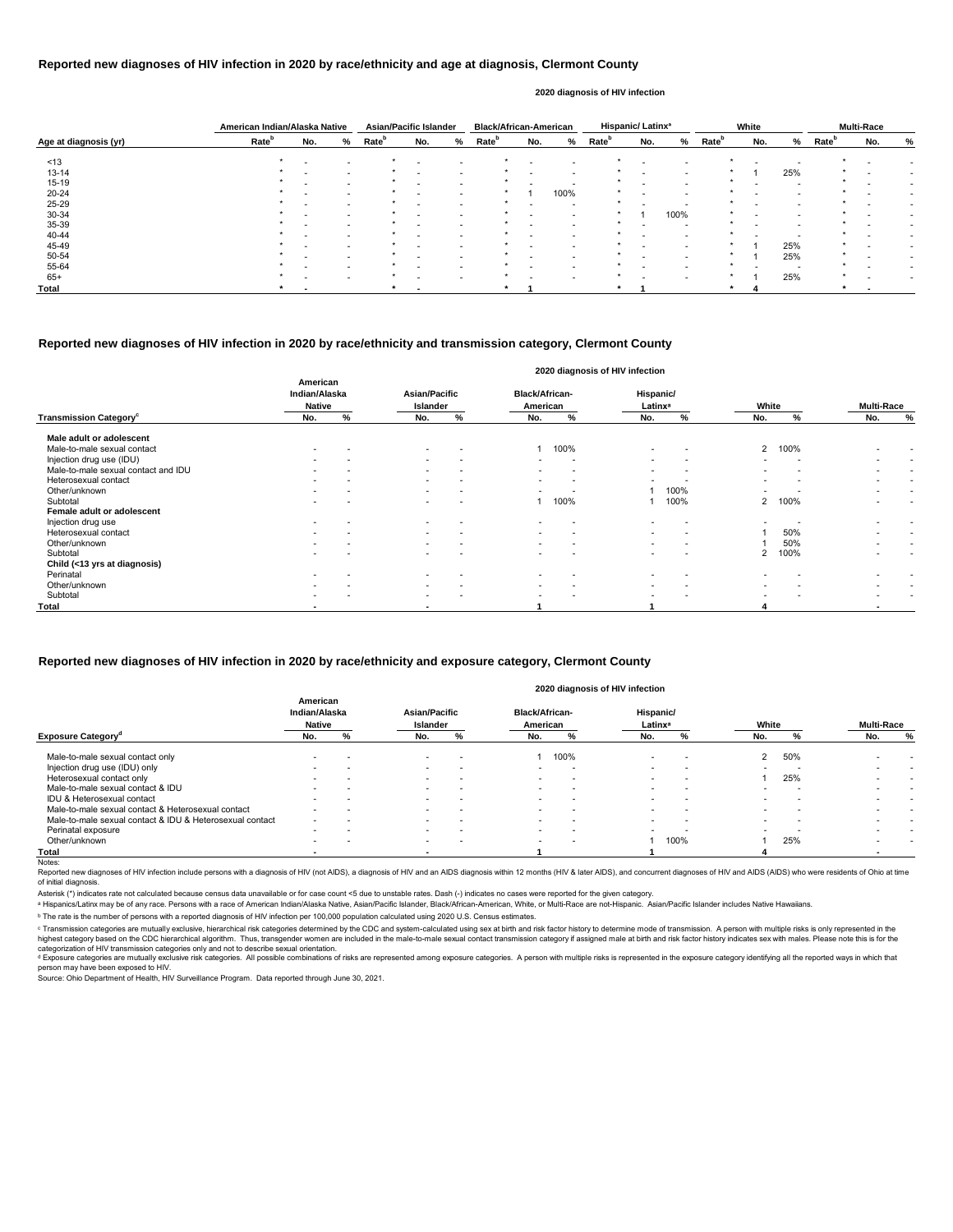## **Trends in reported new diagnoses of HIV infection by year of diagnosis (2016-2020) and cumulative diagnoses by selected characteristics, Clermont County**

**Diagnoses of HIV Infection by Year**

|                                              |                   | 2016 |                          |                   | 2017         |        |                   | 2018           |      |                   | 2019           |                |                   | 2020         |                          | Cumulative<br><b>Diagnoses</b> |                          |
|----------------------------------------------|-------------------|------|--------------------------|-------------------|--------------|--------|-------------------|----------------|------|-------------------|----------------|----------------|-------------------|--------------|--------------------------|--------------------------------|--------------------------|
| Characteristic                               | Rate <sup>a</sup> | No.  | $\%$                     | Rate <sup>a</sup> | No.          | $\%$   | Rate <sup>a</sup> | No.            | $\%$ | Rate <sup>a</sup> | No.            | $\%$           | Rate <sup>a</sup> | No.          | $\%$                     | No.                            | $\%$                     |
| Sex at birth                                 |                   |      |                          |                   |              |        |                   |                |      |                   |                |                |                   |              |                          |                                |                          |
| Males                                        | $\ast$            | 4    | 44%                      | $^\star$          | 1            | 100%   | 11.8              | 12             | 100% | 9.8               | 10             | 83%            |                   | 4            | 67%                      | 158                            | 81%                      |
| Females                                      | 4.9               | 5    | 56%                      |                   |              |        |                   |                |      |                   | $\overline{2}$ | 17%            |                   | 2            | 33%                      | 36                             | 19%                      |
| Age at diagnosis (yr)                        |                   |      |                          |                   |              |        |                   |                |      |                   |                |                |                   |              |                          |                                |                          |
| ~13                                          |                   |      |                          |                   |              |        |                   |                |      |                   |                |                |                   |              |                          |                                |                          |
| $13 - 14$                                    |                   |      |                          |                   |              |        |                   |                |      |                   |                |                |                   |              |                          |                                |                          |
| 15-19                                        |                   |      |                          |                   |              |        |                   |                |      |                   |                | $8\%$          |                   |              | 17%                      | 5                              | 3%                       |
| 20-24                                        |                   |      | 11%                      |                   |              |        | 43.8              | 5              | 42%  |                   | 3              | 25%            |                   | 1            | 17%                      | 35                             | 18%                      |
| 25-29                                        |                   |      | 11%                      | $\star$           |              |        |                   | 2              | 17%  |                   | 4              | 33%            |                   |              |                          | 35                             | 18%                      |
| 30-34                                        |                   |      | 11%                      | $\star$           |              | 1 100% |                   | 2              | 17%  |                   |                |                |                   | 1            | 17%                      | 38                             | 20%                      |
| 35-39                                        |                   | 3    | 33%                      |                   |              |        |                   |                |      |                   | $\overline{c}$ | 17%            |                   |              |                          | 26                             | 13%                      |
| 40-44                                        |                   |      | 11%                      |                   |              |        |                   |                |      |                   |                |                |                   |              | $\overline{\phantom{a}}$ | 19                             | 10%                      |
| 45-49                                        |                   |      |                          |                   |              |        |                   |                | 8%   |                   |                | 8%             |                   | 1            | 17%                      | 18                             | 9%                       |
| 50-54                                        |                   |      | 11%                      |                   |              |        |                   | 2              | 17%  |                   | 1              | 8%             | $\star$           | 1            | 17%                      | 11                             | 6%                       |
| 55-64                                        |                   |      | 11%                      |                   |              |        |                   |                |      |                   |                |                |                   |              |                          | 5                              | 3%                       |
| $65+$                                        |                   |      |                          |                   |              |        |                   |                |      |                   |                |                |                   | 1            | 17%                      | 2                              | 1%                       |
| Race/Ethnicity <sup>b</sup>                  |                   |      |                          |                   |              |        |                   |                |      |                   |                |                |                   |              |                          |                                |                          |
| American Indian/Alaska Native                |                   |      |                          |                   |              |        |                   |                |      |                   |                |                |                   |              |                          | -1                             | 1%                       |
| Asian/Pacific Islander                       |                   |      |                          |                   |              |        |                   |                |      |                   |                |                |                   |              |                          | $\overline{c}$                 | 1%                       |
| Black/African-American                       |                   |      | 11%                      |                   |              |        |                   |                |      |                   |                | 8%             |                   |              | 17%                      | 16                             | 8%                       |
| Hispanic/Latinx                              |                   |      |                          |                   |              |        |                   | 2              | 17%  |                   |                | 8%             |                   |              | 17%                      | 14                             | 7%                       |
| White                                        | 3.7               |      | 78%                      | $\ast$            | 1            | 100%   | $5.2\,$           | 10             | 83%  | $5.2\,$           | 10             | 83%            |                   | 4            | 67%                      | 156                            | 80%                      |
| Multi-Race                                   | $\star$           |      | 11%                      | $\star$           |              |        |                   |                |      |                   |                |                |                   |              |                          | 5                              | 3%                       |
| Unknown                                      |                   |      |                          |                   |              |        |                   |                |      |                   |                |                |                   |              |                          |                                |                          |
| Race/Ethnicity <sup>b</sup> and Sex at birth |                   |      |                          |                   |              |        |                   |                |      |                   |                |                |                   |              |                          |                                |                          |
| American Indian/Alaska Native Males          |                   |      |                          |                   |              |        |                   |                |      |                   |                |                |                   |              |                          | -1                             | 1%                       |
| American Indian/Alaska Native Females        |                   |      |                          |                   |              |        |                   |                |      |                   |                |                |                   |              |                          |                                |                          |
| Asian/Pacific Islander Males                 |                   |      |                          |                   |              |        |                   |                |      |                   |                |                |                   |              |                          | $\overline{c}$                 | 1%                       |
| Asian/Pacific Islander Females               |                   |      |                          |                   |              |        |                   |                |      |                   |                |                |                   |              |                          |                                |                          |
| Black/African-American Males                 |                   |      |                          |                   |              |        |                   |                |      |                   |                | $8\%$          |                   | 1            | 17%                      | 13                             | 7%                       |
| Black/African-American Females               |                   |      | 11%                      |                   |              |        |                   |                |      |                   |                |                | $\star$           |              |                          | 3                              | 2%                       |
| Hispanic/Latino Males                        | $\star$           |      |                          |                   |              |        |                   | $\overline{2}$ | 17%  |                   | $\mathbf 1$    | $8\%$          |                   | $\mathbf{1}$ | 17%                      | 14                             | 7%                       |
| Hispanic/Latina Females                      |                   |      |                          | $\star$           |              |        | $\star$           |                |      | $\star$           |                | $\overline{a}$ |                   |              | $\sim$                   |                                |                          |
| White Males                                  | $\star$           | 4    | 44%                      | $\star$           |              | 1 100% | 10.6              | $10\,$         | 83%  | $8.5\,$           | 8              | 67%            |                   | 2            | 33%                      | 126                            | 65%                      |
| <b>White Females</b>                         | $\star$           | 3    | 33%                      | $\star$           |              |        |                   |                |      |                   | $\overline{c}$ | 17%            |                   | 2            | 33%                      | 30                             | 15%                      |
| Multi-Race Males                             |                   |      |                          |                   |              |        |                   |                |      |                   |                |                |                   |              | $\blacksquare$           | $\overline{2}$                 | 1%                       |
| Multi-Race Females                           | $\star$           | 1    | 11%                      | $\star$           |              |        |                   |                |      |                   |                |                |                   |              |                          | 3                              | 2%                       |
| Unknown                                      | $\star$           |      | $\overline{\phantom{a}}$ |                   |              |        |                   |                |      |                   |                |                |                   |              |                          |                                | $\overline{\phantom{a}}$ |
|                                              |                   |      |                          |                   |              |        |                   |                |      |                   |                |                |                   |              |                          |                                |                          |
| <b>Total</b>                                 | 4.4               | 9    |                          | $\ast$            | $\mathbf{1}$ |        | $5.8\,$           | 12             |      | 5.8               | 12             |                | 2.9               | 6            |                          | 194                            |                          |

Reported new diagnoses of HIV infection include persons with a diagnosis of HIV (not AIDS), a diagnosis of HIV and an AIDS diagnosis within 12 months (HIV & later AIDS), and concurrent diagnoses of HIV and AIDS (AIDS) who were residents of Ohio at time of initial diagnosis. Diagnoses of HIV infection by year (2016-2020) represent all reported cases diagnosed in each year; cumulative diagnoses represent all reported HIV and/or AIDS cases diagnosed since the beginning of the epidemic through 2020.

Asterisk (\*) indicates rate not calculated for case count <5 due to unstable rates. Dash (-) indicates no cases were reported for the given category.

ᵃ The rate is the number of persons with a reported diagnosis of HIV infection per 100,000 population calculated using U.S. Census estimates for that year.

<sup>ь</sup> Hispanics/Latinx may be of any race. Persons with a race of American Indian/Alaska Native, Asian/Pacific Islander, Black/African-American, White, or Multi-Race are not-Hispanic. Asian/Pacific Islander includes Native Hawaiians.

Source: Ohio Department of Health, HIV Surveillance Program. Data reported through June 30, 2021.

Notes: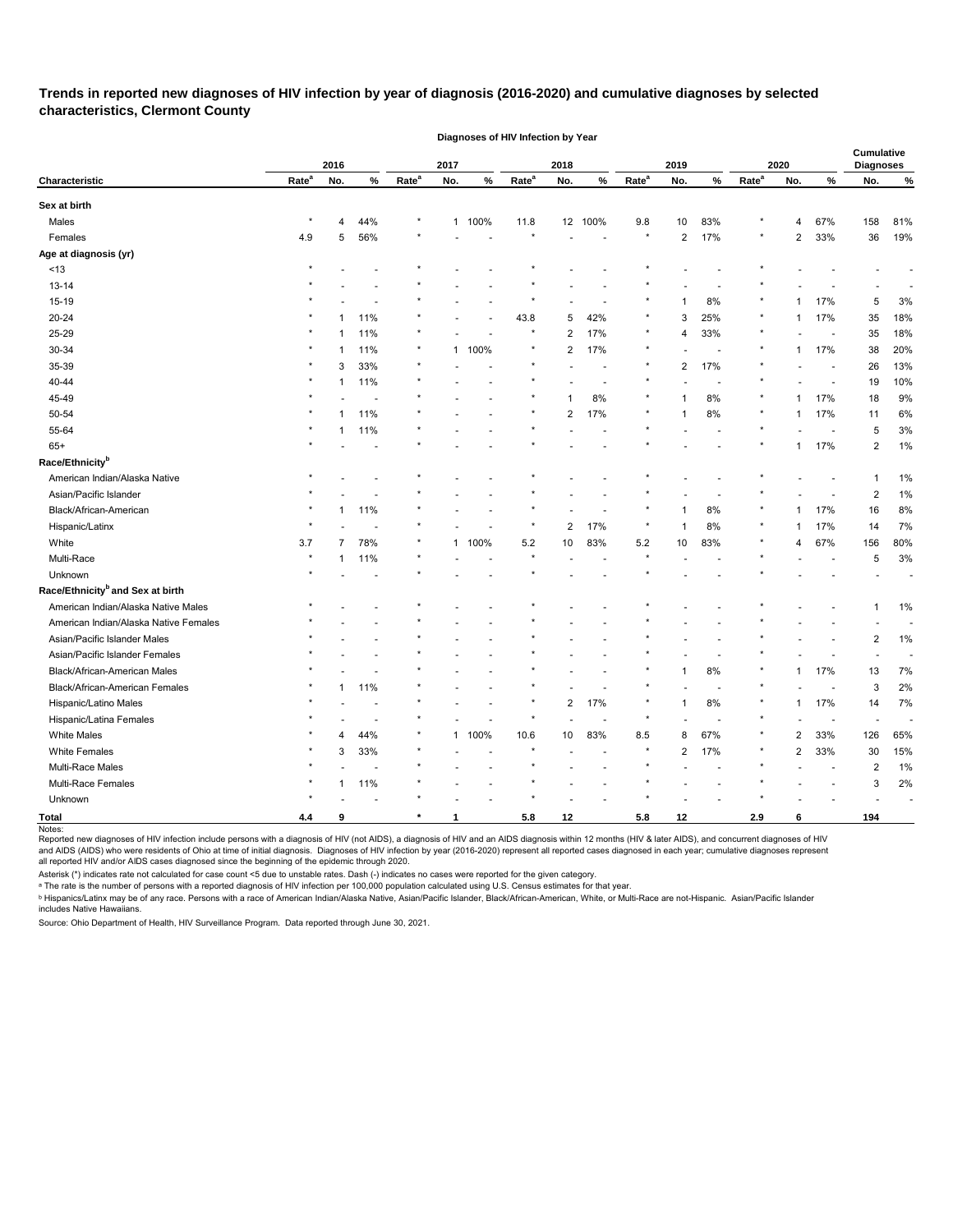## **Trends in reported new diagnoses of HIV infection by year of diagnosis (2016-2020) and cumulative diagnoses by transmission category, Clermont County**

**Diagnoses of HIV Infection by Year**

|                                          | 2016                     |        | 2017                     |                          | 2018                     |                          | 2019                     |        | 2020 |                          | <b>Cumulative</b><br><b>Diagnoses</b> |      |
|------------------------------------------|--------------------------|--------|--------------------------|--------------------------|--------------------------|--------------------------|--------------------------|--------|------|--------------------------|---------------------------------------|------|
| <b>Transmission Category<sup>a</sup></b> | No.                      | ℅      | No.                      | %                        | No.                      | %                        | No.                      | %      | No.  | %                        | No.                                   | $\%$ |
| Male adult or adolescent                 |                          |        |                          |                          |                          |                          |                          |        |      |                          |                                       |      |
| Male-to-male sexual contact              | 3                        | 75%    | $\blacksquare$           |                          | 8                        | 67%                      | $\overline{4}$           | 40%    | 3    | 75%                      | 103                                   | 65%  |
| Injection drug use (IDU)                 |                          | 25%    | $\overline{\phantom{0}}$ |                          |                          | 8%                       | $\overline{2}$           | 20%    |      | $\overline{\phantom{a}}$ | 11                                    | 7%   |
| Male-to-male sexual contact and IDU      |                          |        | $\blacksquare$           |                          | $\overline{\phantom{a}}$ | $\overline{\phantom{a}}$ | $\mathbf{1}$             | 10%    |      | $\overline{\phantom{0}}$ | 9                                     | 6%   |
| Heterosexual contact                     |                          |        | $\overline{\phantom{a}}$ |                          | $\overline{\phantom{0}}$ | ٠                        | $\overline{\phantom{0}}$ |        |      | $\overline{a}$           | $\overline{7}$                        | 4%   |
| Other/unknown                            | $\overline{\phantom{a}}$ |        | -1                       | 100%                     | 3                        | 25%                      | 3                        | 30%    |      | 25%                      | 28                                    | 18%  |
| Subtotal                                 |                          | 4 100% | -1                       | 100%                     | 12                       | 100%                     | 10                       | 100%   |      | 4 100%                   | 158                                   | 100% |
| Female adult or adolescent               |                          |        |                          |                          |                          |                          |                          |        |      |                          |                                       |      |
| Injection drug use                       |                          | 20%    | $\overline{\phantom{0}}$ |                          | $\overline{\phantom{a}}$ |                          |                          | 2 100% |      |                          | 6                                     | 17%  |
| Heterosexual contact                     | 3                        | 60%    |                          |                          | $\overline{\phantom{0}}$ |                          |                          |        |      | 50%                      | 26                                    | 72%  |
| Other/unknown                            |                          | 20%    |                          |                          | $\overline{\phantom{0}}$ | $\overline{\phantom{0}}$ | $\overline{\phantom{0}}$ |        |      | 50%                      | 4                                     | 11%  |
| Subtotal                                 | 5                        | 100%   | $\overline{\phantom{a}}$ | $\overline{\phantom{a}}$ | $\overline{\phantom{a}}$ | $\overline{a}$           | $2^{\circ}$              | 100%   |      | 2 100%                   | 36                                    | 100% |
| Child (<13 yrs at diagnosis)             |                          |        |                          |                          |                          |                          |                          |        |      |                          |                                       |      |
| Perinatal                                | $\blacksquare$           |        |                          |                          | $\overline{\phantom{a}}$ |                          |                          |        |      |                          |                                       |      |
| Other/unknown                            |                          |        | $\overline{\phantom{0}}$ |                          | $\overline{\phantom{a}}$ |                          |                          |        |      |                          |                                       |      |
| Subtotal                                 |                          |        | $\overline{\phantom{a}}$ |                          | $\overline{\phantom{0}}$ |                          |                          |        |      |                          |                                       |      |
| <b>Total</b>                             | 9                        |        |                          |                          | $12 \,$                  |                          | 12                       |        | 6    |                          | 194                                   |      |

## **Trends in reported diagnoses of HIV infection by year of diagnosis (2016-2020) and cumulative diagnoses by exposure category, Clermont County**

#### **Diagnoses of HIV Infection by Year**

|                                                          | 2016 |     | 2017                     |                          | 2018                     |                          | 2019                     |     | 2020 |                          | <b>Cumulative</b><br><b>Diagnoses</b> |     |
|----------------------------------------------------------|------|-----|--------------------------|--------------------------|--------------------------|--------------------------|--------------------------|-----|------|--------------------------|---------------------------------------|-----|
| <b>Exposure Category</b> <sup>P</sup>                    | No.  | %   | No.                      | %                        | No.                      | %                        | No.                      | %   | No.  | %                        | No.                                   | %   |
| Male-to-male sexual contact only                         |      | 33% | $\overline{\phantom{a}}$ | $\overline{\phantom{0}}$ | 8                        | 67%                      | 4                        | 33% | 3    | 50%                      | 101                                   | 52% |
| Injection drug use (IDU) only                            |      | 22% | $\overline{\phantom{a}}$ | $\overline{\phantom{0}}$ | $\overline{\phantom{0}}$ | $\overline{\phantom{a}}$ | 3                        | 25% |      |                          |                                       | 5%  |
| Heterosexual contact only                                |      | 33% | $\overline{\phantom{a}}$ | $\overline{\phantom{0}}$ | $\overline{\phantom{0}}$ | $\overline{\phantom{0}}$ | $\overline{\phantom{0}}$ |     |      | 17%                      | 33                                    | 17% |
| Male-to-male sexual contact & IDU                        |      |     |                          |                          | -                        |                          |                          | 8%  |      |                          |                                       | 5%  |
| IDU & Heterosexual contact                               |      |     | $\overline{\phantom{a}}$ | $\overline{\phantom{0}}$ |                          | 8%                       |                          | 8%  |      | -                        |                                       | 4%  |
| Male-to-male sexual contact & Heterosexual contact       |      |     | $\overline{\phantom{0}}$ | $\overline{\phantom{0}}$ |                          |                          |                          |     |      | $\overline{\phantom{0}}$ |                                       | 1%  |
| Male-to-male sexual contact & IDU & Heterosexual contact |      |     | $\overline{\phantom{0}}$ | $\overline{\phantom{0}}$ | $\overline{\phantom{0}}$ | $\overline{\phantom{a}}$ |                          |     |      |                          |                                       |     |
| Perinatal exposure                                       |      |     |                          |                          | $\overline{\phantom{0}}$ |                          |                          |     |      |                          |                                       |     |
| Other/unknown                                            |      | 1%  |                          | 100%                     | 3                        | 25%                      | 3                        | 25% |      | 33%                      | 32                                    | 16% |
| <b>Total</b>                                             |      |     |                          |                          |                          |                          | 12                       |     |      |                          | 194                                   |     |

Notes:<br>Reported new diagnoses of HIV infection include persons with a diagnosis of HIV (not AIDS), a diagnosis addignosis of HIDS diagnosis within 12 months (HIV & later AIDS), and concurrent diagnoses of HIV all reported HIV and/or AIDS cases diagnosed since the beginning of the epidemic through 2020.<br>Dash (-) indicates no cases were reported for the given category. and AIDS (AIDS) who were residents of Ohio at time of initial diagnosis. Diagnoses of HIV infection by year (2016-2020) represent all reported cases diagnosed in each year; cumulative diagnoses represent

a Transmission categories are mutually exclusive, hierarchical risk categories determined by the CDC and system-calculated using sex at birth and risk factor history to determine mode of transmission. A person with multip risks is only represented in the highest category based on the CDC hierarchical algorithm. Thus, transgender women are included in the male-to-male sexual contact transmission category if assigned male at birth and risk f history indicates sex with males. Please note this is for the categorization of HIV transmission categories only and not to describe sexual orientation.

 $^{\rm b}$  Exposure categories are mutually exclusive risk categories. All possible combinations of risks are represented among exposure categories. A person with multiple risks is represented in the exposure

category identifying all the reported ways in which that person may have been exposed to HIV. Source: Ohio Department of Health, HIV Surveillance Program. Data reported through June 30, 2021.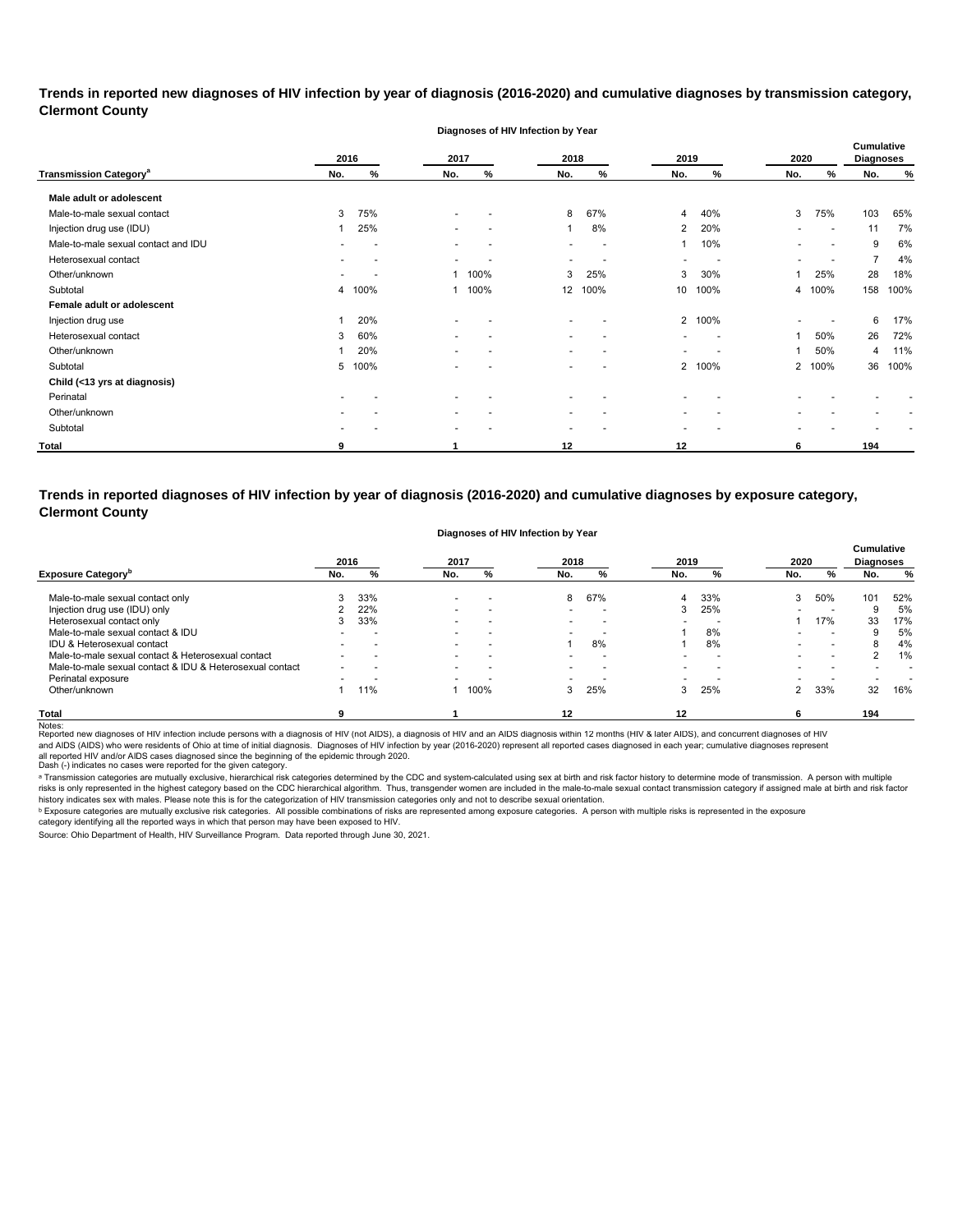## Persons Living with Diagnosed HIV Infection Reported in Clermont County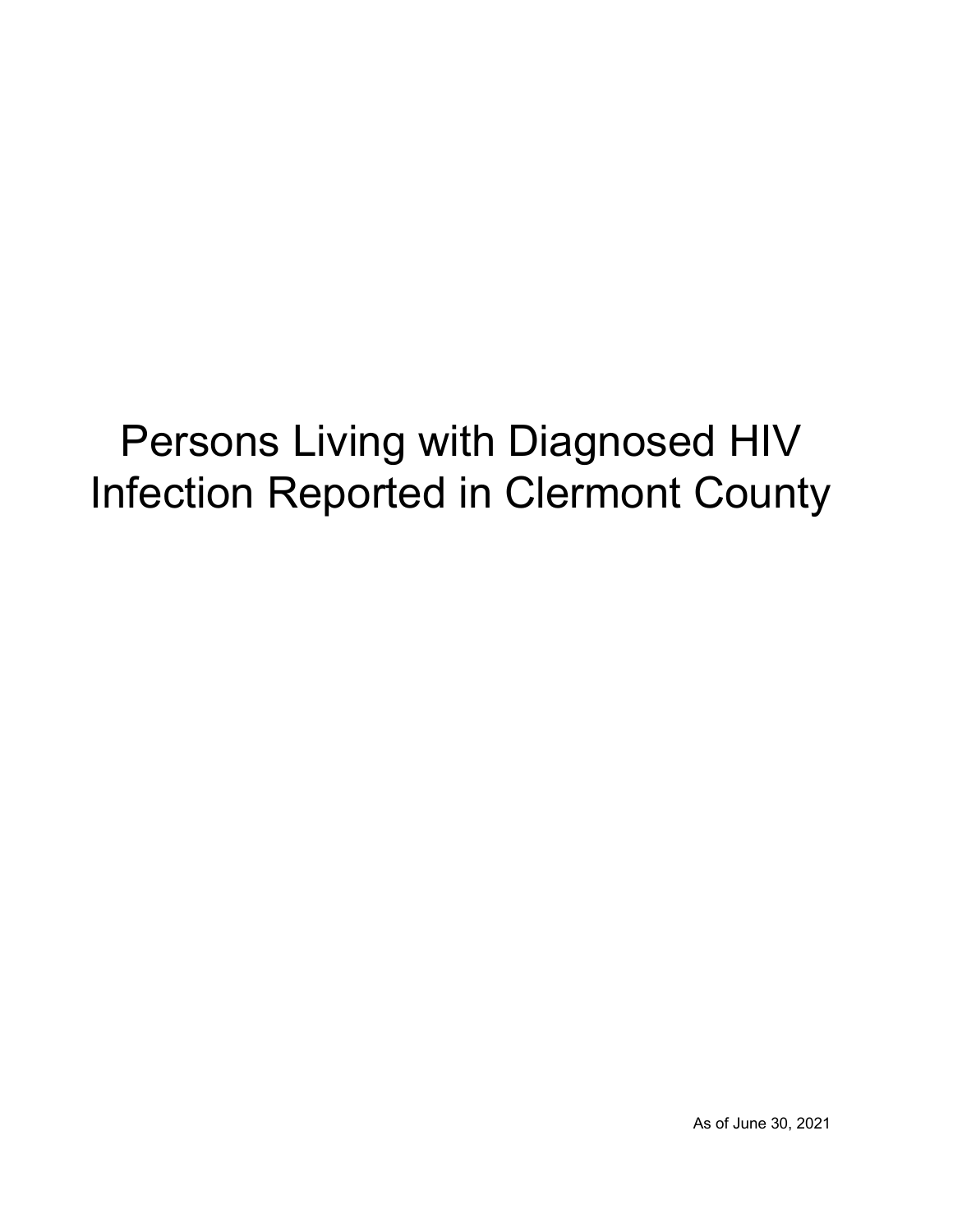|                                              |                   | Living with diagnosed HIV infection |       |                       |       | <b>Current Disease Status</b> |       |
|----------------------------------------------|-------------------|-------------------------------------|-------|-----------------------|-------|-------------------------------|-------|
|                                              |                   | in 2020                             |       | <b>HIV (not AIDS)</b> |       | <b>AIDS</b>                   |       |
| Characteristic                               | Rate <sup>a</sup> | No.                                 | $\%$  | No.                   | %     | No.                           | $\%$  |
| Sex at birth                                 |                   |                                     |       |                       |       |                               |       |
| Males                                        | 134.8             | 138                                 | 79%   | 72                    | 81%   | 66                            | 77%   |
| Females                                      | 35.2              | 37                                  | 21%   | 17                    | 19%   | 20                            | 23%   |
| Age at end of year                           |                   |                                     |       |                       |       |                               |       |
| ~13                                          | $\star$           |                                     |       |                       |       |                               |       |
| $13 - 14$                                    |                   |                                     |       |                       |       |                               |       |
| 15-19                                        | $\star$           |                                     |       |                       |       |                               |       |
| 20-24                                        | 43.1              | 5                                   | 3%    | 5                     | 6%    |                               |       |
| 25-29                                        | 83.9              | 11                                  | $6\%$ | 8                     | 9%    | 3                             | 3%    |
| 30-34                                        | 197.9             | 26                                  | 15%   | 15                    | 17%   | 11                            | 13%   |
| 35-39                                        | 152.6             | 20                                  | 11%   | 13                    | 15%   | $\overline{7}$                | $8\%$ |
| 40-44                                        | 149.4             | 19                                  | 11%   | 7                     | 8%    | 12                            | 14%   |
| 45-49                                        | 157.1             | 20                                  | 11%   | 11                    | 12%   | 9                             | 10%   |
| 50-54                                        | 158.8             | 22                                  | 13%   | 10                    | 11%   | 12                            | 14%   |
| 55-64                                        | 134.1             | 40                                  | 23%   | 17                    | 19%   | 23                            | 27%   |
| $65+$                                        | 32.8              | 12                                  | 7%    | 3                     | $3%$  | 9                             | 10%   |
| Race/Ethnicity <sup>b</sup>                  |                   |                                     |       |                       |       |                               |       |
| American Indian/Alaska Native                | $\star$           | -                                   |       |                       |       |                               |       |
| Asian/Pacific Islander                       | $\star$           | 3                                   | 2%    | 3                     | 3%    |                               |       |
| Black/African-American                       | 504.9             | 18                                  | 10%   | 9                     | 10%   | 9                             | 10%   |
| Hispanic/Latinx                              | 201.4             | 9                                   | 5%    | 5                     | 6%    | 4                             | 5%    |
| White                                        | 73.2              | 141                                 | 81%   | 71                    | 80%   | 70                            | 81%   |
| Multi-Race                                   | $\star$           | 4                                   | 2%    | 1                     | $1\%$ | 3                             | 3%    |
| Unknown                                      |                   |                                     |       |                       |       |                               |       |
| Race/Ethnicity <sup>b</sup> and Sex at birth |                   |                                     |       |                       |       |                               |       |
| American Indian/Alaska Native Males          | $^\star$          |                                     |       |                       |       |                               |       |
| American Indian/Alaska Native Females        | $\star$           |                                     |       |                       |       |                               |       |
| Asian/Pacific Islander Males                 |                   | 1                                   | 1%    | 1                     | $1\%$ |                               |       |
| Asian/Pacific Islander Females               |                   | 2                                   | 1%    | 2                     | 2%    |                               |       |
| Black/African-American Males                 | 574.7             | 11                                  | $6\%$ | 5                     | 6%    | 6                             | 7%    |
| Black/African-American Females               | 424.0             | 7                                   | $4\%$ | 4                     | 4%    | 3                             | $3\%$ |
| Hispanic/Latino Males                        | 340.9             | 8                                   | 5%    | 5                     | 6%    | 3                             | 3%    |
| Hispanic/Latina Females                      | $\star$           | $\mathbf{1}$                        | $1\%$ |                       |       | 1                             | 1%    |
| <b>White Males</b>                           | 121.5             | 115                                 | 66%   | 60                    | 67%   | 55                            | 64%   |
| <b>White Females</b>                         | 26.5              | $26\,$                              | 15%   | 11                    | 12%   | 15                            | 17%   |
| Multi-Race Males                             |                   | 3                                   | 2%    | 1                     | 1%    | $\overline{2}$                | 2%    |
| <b>Multi-Race Females</b>                    |                   | 1                                   | 1%    |                       |       | 1                             | $1\%$ |
| Unknown                                      | $\star$           |                                     |       |                       |       |                               |       |
| <b>Total</b>                                 | 84.4              | 175                                 |       | 89                    |       | 86                            |       |

## **Reported persons living with diagnosed HIV infection in 2020 by current disease status and selected characteristics, Clermont County**

Living with diagnosed HIV infection represents all persons ever diagnosed and reported with HIV and/or AIDS who have not been reported as having died as of December 31, 2020. Persons living with diagnosed HIV infection represent persons living in Ohio as of December 31, 2020, regardless of whether the person was a resident of Ohio at time of initial HIV and/or AIDS diagnosis.

Asterisk (\*) indicates rate not calculated for case count <5 due to unstable rates. Dash (-) indicates no cases were reported for the given category.

a The rate is the number of persons living with diagnosed HIV infection per 100,000 population calculated using 2020 U.S. Census estimates.

ᵇ Hispanics/Latinx may be of any race. Persons with a race of American Indian/Alaska Native, Asian/Pacific Islander, Black/African-American, White, or Multi-Race are not-Hispanic. Asian/Pacific Islander includes Native Hawaiians.

Notes: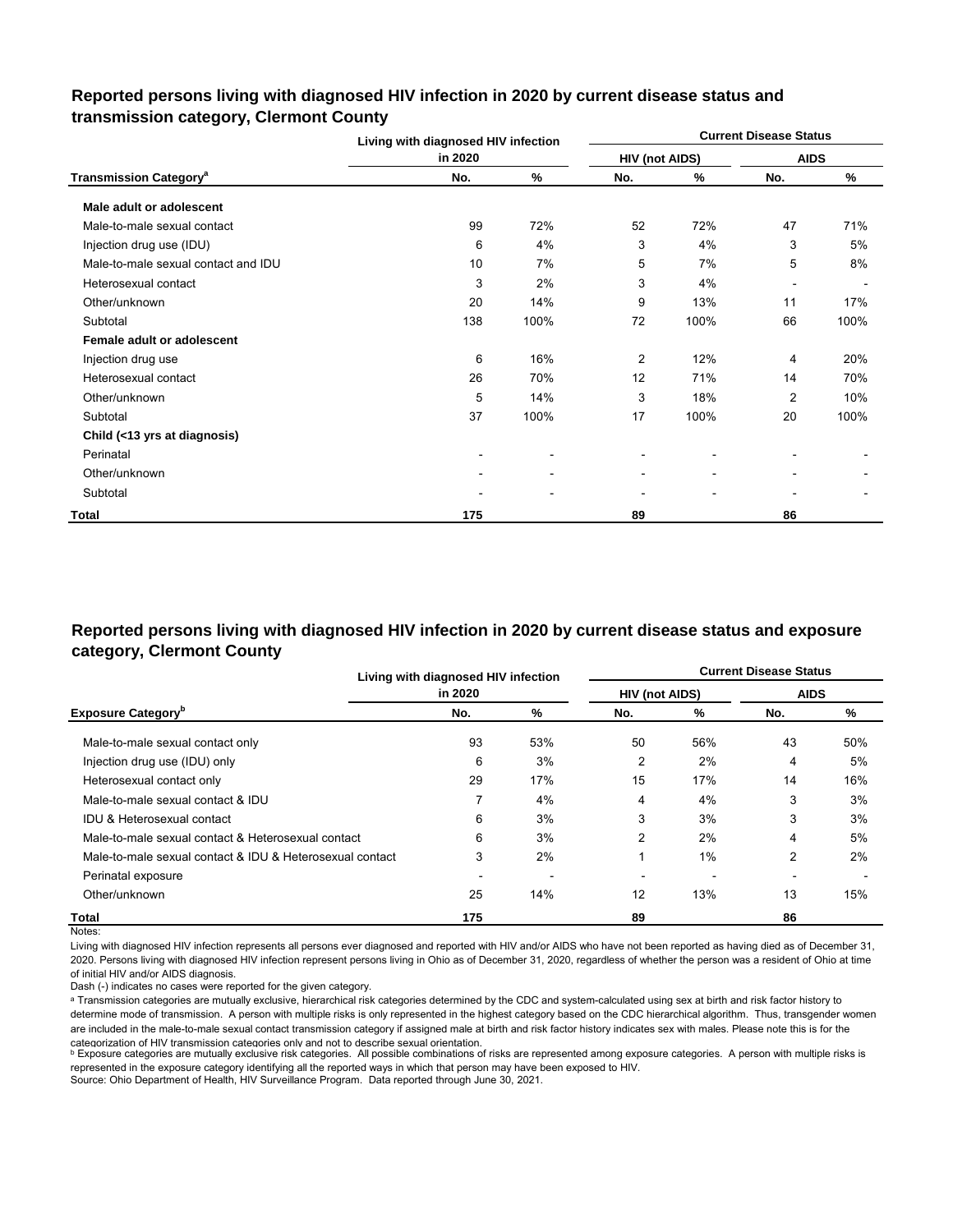|                                          |                                            |                          |                                  |                          |                                   |                          |                                  | Living with diagnosed HIV infection in 2020 |                          |                          |                          |      |         |                          |
|------------------------------------------|--------------------------------------------|--------------------------|----------------------------------|--------------------------|-----------------------------------|--------------------------|----------------------------------|---------------------------------------------|--------------------------|--------------------------|--------------------------|------|---------|--------------------------|
|                                          | American<br>Indian/Alaska<br><b>Native</b> |                          | Asian/Pacific<br><b>Islander</b> |                          | <b>Black/African-</b><br>American |                          | Hispanic/<br>Latinx <sup>a</sup> |                                             | White                    |                          | <b>Multi-Race</b>        |      | Unknown |                          |
| <b>Transmission Category<sup>c</sup></b> | No.                                        | %                        | No.                              | %                        | No.                               | %                        | No.                              | %                                           | No.                      | %                        | No.                      | %    | No.     | %                        |
| Male adult or adolescent                 |                                            |                          |                                  |                          |                                   |                          |                                  |                                             |                          |                          |                          |      |         |                          |
| Male-to-male sexual contact              | $\overline{\phantom{0}}$                   |                          | $\overline{\phantom{a}}$         |                          |                                   | 64%                      | 3                                | 38%                                         | 86                       | 75%                      | 3                        | 100% |         | $\overline{\phantom{0}}$ |
| Injection drug use (IDU)                 |                                            |                          | $\overline{\phantom{a}}$         |                          |                                   | 9%                       | $\overline{\phantom{a}}$         |                                             | 5                        | 4%                       |                          |      |         |                          |
| Male-to-male sexual contact and IDU      |                                            |                          | $\overline{\phantom{0}}$         |                          | $\overline{\phantom{0}}$          | $\overline{\phantom{a}}$ |                                  |                                             | 10                       | 9%                       | $\overline{\phantom{0}}$ |      |         | $\overline{\phantom{0}}$ |
| Heterosexual contact                     | $\overline{\phantom{0}}$                   |                          | $\overline{a}$                   |                          | $\overline{\phantom{0}}$          |                          |                                  | 13%                                         | $\overline{2}$           | 2%                       | $\overline{a}$           |      |         | $\overline{\phantom{a}}$ |
| Other/unknown                            |                                            |                          |                                  | 100%                     | 3                                 | 27%                      |                                  | 50%                                         | 12                       | 10%                      |                          |      |         | $\overline{\phantom{a}}$ |
| Subtotal                                 | $\overline{\phantom{a}}$                   |                          |                                  | 100%                     |                                   | 100%                     | 8                                | 100%                                        | 115                      | 100%                     | 3                        | 100% |         | $\overline{\phantom{a}}$ |
| Female adult or adolescent               |                                            |                          |                                  |                          |                                   |                          |                                  |                                             |                          |                          |                          |      |         |                          |
| Injection drug use                       |                                            |                          |                                  |                          |                                   |                          |                                  |                                             | 6                        | 23%                      |                          |      |         |                          |
| Heterosexual contact                     |                                            |                          | 2                                | 100%                     |                                   | 100%                     |                                  |                                             | 16                       | 62%                      |                          | 100% |         |                          |
| Other/unknown                            |                                            | $\overline{\phantom{0}}$ |                                  |                          |                                   |                          |                                  | 100%                                        |                          | 15%                      |                          |      |         | $\overline{\phantom{0}}$ |
| Subtotal                                 |                                            |                          |                                  | 2 100%                   |                                   | 100%                     |                                  | 100%                                        | 26                       | 100%                     |                          | 100% |         | $\overline{\phantom{0}}$ |
| Child (<13 yrs at diagnosis)             |                                            |                          |                                  |                          |                                   |                          |                                  |                                             |                          |                          |                          |      |         |                          |
| Perinatal                                |                                            |                          | $\overline{\phantom{0}}$         |                          |                                   |                          | $\overline{\phantom{a}}$         |                                             | $\overline{\phantom{0}}$ |                          |                          |      |         |                          |
| Other/unknown                            | $\overline{\phantom{0}}$                   |                          | $\sim$                           | $\overline{\phantom{a}}$ | $\overline{\phantom{a}}$          |                          | $\overline{\phantom{a}}$         | . .                                         | $\overline{\phantom{a}}$ | $\overline{\phantom{a}}$ | $\overline{\phantom{0}}$ |      |         |                          |
| Subtotal                                 | $\overline{\phantom{a}}$                   |                          | $\overline{a}$                   |                          | $\overline{\phantom{0}}$          |                          | $\overline{\phantom{0}}$         |                                             | $\overline{a}$           |                          |                          |      |         |                          |
| <b>Total</b>                             |                                            |                          |                                  |                          | 18                                |                          | g                                |                                             | 141                      |                          |                          |      |         |                          |

© Transmission categories are mutually exclusive, hierarchical risk categories determined by the CDC and system-calculated using sex at birth and risk factor history to determine mode of transmission. A person with multip hierarchical algorithm. Thus, transgender women are included in the male-to-male sexual contact transmission category if assigned male at birth and risk factor history indicates sex with males. Please note this is for the sexual orientation.

<sup>d</sup> Exposure categories are mutually exclusive risk categories. All possible combinations of risks are represented among exposure categories. A person with multiple risks is represented in the exposure category identifying

|                                                          | American<br>Indian/Alaska<br><b>Native</b> |                          | <b>Asian/Pacific</b><br>Islander |                          | <b>Black/African-</b><br>American |                          | Hispanic/<br>Latinx <sup>a</sup> |                          | White  |                          | <b>Multi-Race</b>        |     | <b>Unknown</b> |   |
|----------------------------------------------------------|--------------------------------------------|--------------------------|----------------------------------|--------------------------|-----------------------------------|--------------------------|----------------------------------|--------------------------|--------|--------------------------|--------------------------|-----|----------------|---|
| <b>Exposure Category<sup>d</sup></b>                     | No.                                        |                          | No.                              |                          | No.                               |                          | No.                              |                          | No.    |                          | No.                      |     | No.            | % |
| Male-to-male sexual contact only                         | $\overline{\phantom{a}}$                   | $\overline{\phantom{a}}$ | $\overline{\phantom{a}}$         | $\overline{\phantom{a}}$ | 6                                 | 33%                      | $\sim$                           | 33%                      | 82     | 58%                      | $\sim$                   | 50% |                |   |
| Injection drug use (IDU) only                            |                                            | $\overline{\phantom{a}}$ |                                  | $\overline{\phantom{a}}$ |                                   | $\overline{\phantom{a}}$ |                                  |                          |        | 4%                       |                          |     |                |   |
| Heterosexual contact only                                |                                            |                          |                                  | 67%                      |                                   | 39%                      |                                  | 11%                      | 18     | 13%                      |                          | 25% |                |   |
| Male-to-male sexual contact & IDU                        |                                            |                          | $\overline{\phantom{a}}$         | $\overline{\phantom{a}}$ |                                   | $\overline{\phantom{a}}$ |                                  | $\overline{\phantom{a}}$ |        | 5%                       |                          |     |                |   |
| IDU & Heterosexual contact                               | $\overline{\phantom{0}}$                   | $\sim$                   | $\sim$                           | $\sim$                   |                                   | 6%                       | $\sim$                           | -                        |        | 4%                       | $\overline{\phantom{0}}$ |     |                |   |
| Male-to-male sexual contact & Heterosexual contact       | $\overline{\phantom{a}}$                   | $\overline{\phantom{a}}$ | $\overline{\phantom{a}}$         | $\overline{\phantom{a}}$ |                                   | 6%                       | $\overline{\phantom{a}}$         | $\overline{\phantom{a}}$ |        | 3%                       |                          | 25% |                |   |
| Male-to-male sexual contact & IDU & Heterosexual contact | $\overline{\phantom{a}}$                   |                          | $\overline{\phantom{a}}$         |                          | $\overline{\phantom{0}}$          | $\overline{\phantom{a}}$ |                                  | $\overline{\phantom{a}}$ | J      | 2%                       |                          |     |                |   |
| Perinatal exposure                                       | $\sim$                                     | $\overline{\phantom{a}}$ | $\overline{\phantom{a}}$         | $\overline{\phantom{a}}$ | $\overline{\phantom{a}}$          | $\overline{\phantom{a}}$ |                                  |                          | $\sim$ | $\overline{\phantom{a}}$ |                          |     |                |   |
| Other/unknown                                            |                                            | $\overline{\phantom{a}}$ |                                  | 33%                      | 3                                 | 17%                      |                                  | 56%                      | 16     | 11%                      |                          |     |                |   |
| Total                                                    |                                            |                          |                                  |                          | 18                                |                          |                                  |                          | 141    |                          |                          |     |                |   |

Notes:

Living with diagnosed HIV infection represents all persons ever diagnosed and reported with HIV and/or AIDS who have not been reported as having died as of December 31, 2020. Persons living with diagnosed HIV infection rep regardless of whether the person was a resident of Ohio at time of initial HIV and/or AIDS diagnosis.

### **Reported persons living with diagnosed HIV infection in 2020 by race/ethnicity and transmission category, Clermont County**

|                    |                   | American Indian/Alaska Native |                          | <b>Asian/Pacific Islander</b> |     |                          | <b>Black/African-American</b> |     | Hispanic/ Latinx <sup>a</sup> |                   | White                    |                          |                   | <b>Multi-Race</b> |     |                   | <b>Unknown</b> |   |     |  |
|--------------------|-------------------|-------------------------------|--------------------------|-------------------------------|-----|--------------------------|-------------------------------|-----|-------------------------------|-------------------|--------------------------|--------------------------|-------------------|-------------------|-----|-------------------|----------------|---|-----|--|
| Age at end of year | Rate <sup>b</sup> | No.                           | %                        | Rate <sup>p</sup>             | No. | %                        | Rate <sup>r</sup>             | No. | %                             | Rate <sup>p</sup> | No.                      | ℅                        | Rate <sup>n</sup> | No.               | ℅   | Rate <sup>"</sup> | No.            | % | No. |  |
|                    |                   |                               |                          |                               |     |                          |                               |     |                               |                   |                          |                          |                   |                   |     |                   |                |   |     |  |
| ~13                |                   |                               |                          |                               |     |                          |                               |     |                               |                   |                          |                          |                   |                   |     |                   |                |   |     |  |
| $13 - 14$          |                   |                               |                          |                               |     |                          |                               |     |                               |                   |                          |                          |                   |                   |     |                   |                |   |     |  |
| $15-19$            |                   |                               |                          |                               |     | <b>.</b>                 |                               |     | $\overline{\phantom{0}}$      |                   |                          |                          |                   |                   |     |                   |                |   |     |  |
| 20-24              |                   |                               |                          |                               |     |                          |                               |     |                               |                   |                          | 11%                      |                   |                   | 3%  |                   |                |   |     |  |
| 25-29              |                   |                               |                          |                               |     | $\overline{\phantom{0}}$ |                               |     | 11%                           | $\star$           |                          | $\overline{\phantom{a}}$ | 75.7              | 9                 | 6%  |                   |                |   |     |  |
| 30-34              |                   |                               |                          |                               |     |                          |                               |     | 17%                           | $\star$           |                          | 11%                      | 184.4             | 22                | 16% |                   |                |   |     |  |
| 35-39              |                   |                               | $\overline{\phantom{0}}$ |                               |     | $\overline{\phantom{a}}$ | 2,074.7                       |     | 28%                           | $\star$           |                          | 33%                      | 91.2              | 11                | 8%  |                   | $\leq 5$       |   |     |  |
| 40-44              |                   |                               |                          |                               |     | 33%                      |                               |     | 11%                           |                   |                          | $\overline{\phantom{a}}$ | 126.6             | 15                | 11% |                   | $<$ 5          |   |     |  |
| 45-49              |                   |                               |                          |                               |     | $\overline{\phantom{a}}$ | $\ast$                        |     | 11%                           | $\star$           |                          | 22%                      | 134.3             | 16                | 11% | $\star$           |                |   |     |  |
| 50-54              |                   |                               |                          |                               |     |                          |                               |     | 17%                           | $\star$           |                          | 22%                      | 129.5             | 17                | 12% | $\star$           |                |   |     |  |
| 55-64              |                   |                               |                          |                               |     | 33%                      | $\star$                       |     | 6%                            | $\star$           | $\overline{\phantom{0}}$ | $\overline{\phantom{a}}$ | 129.6             | 37                | 26% |                   | $5$            |   |     |  |
| $65+$              |                   |                               |                          |                               |     | 33%                      |                               |     | . .                           |                   |                          | $\overline{\phantom{a}}$ | 28.3              | 10                | 7%  |                   | $<$ 5          |   |     |  |
| <b>Total</b>       |                   | -                             |                          |                               |     |                          | 504.9                         | 18  |                               | 201.4             |                          |                          | 73.2              | 141               |     |                   |                |   |     |  |

## **Reported persons living with diagnosed HIV infection in 2020 by race/ethnicity and age, Clermont County**

#### **Living with diagnosed HIV infection in 2020**

#### **Reported persons living with diagnosed HIV infection in 2020 by race/ethnicity and exposure category, Clermont County**

#### **Living with diagnosed HIV infection in 2020**

Source: Ohio Department of Health, HIV Surveillance Program. Data reported through June 30, 2021.

ᵇ The rate is the number of persons living with diagnosed HIV infection per 100,000 population calculated using U.S. Census estimates for that year.

Asterisk (\*) indicates rate not calculated because census data unavailable or for case count <5 due to unstable rates. Dash (-) indicates no cases were reported for the given category.

a Hispanics/Latinx may be of any race. Persons with a race of American Indian/Alaska Native, Asian/Pacific Islander, Black/African-American, White, or Multi-Race are not-Hispanic. Asian/Pacific Islander includes Native Haw

#### HIV.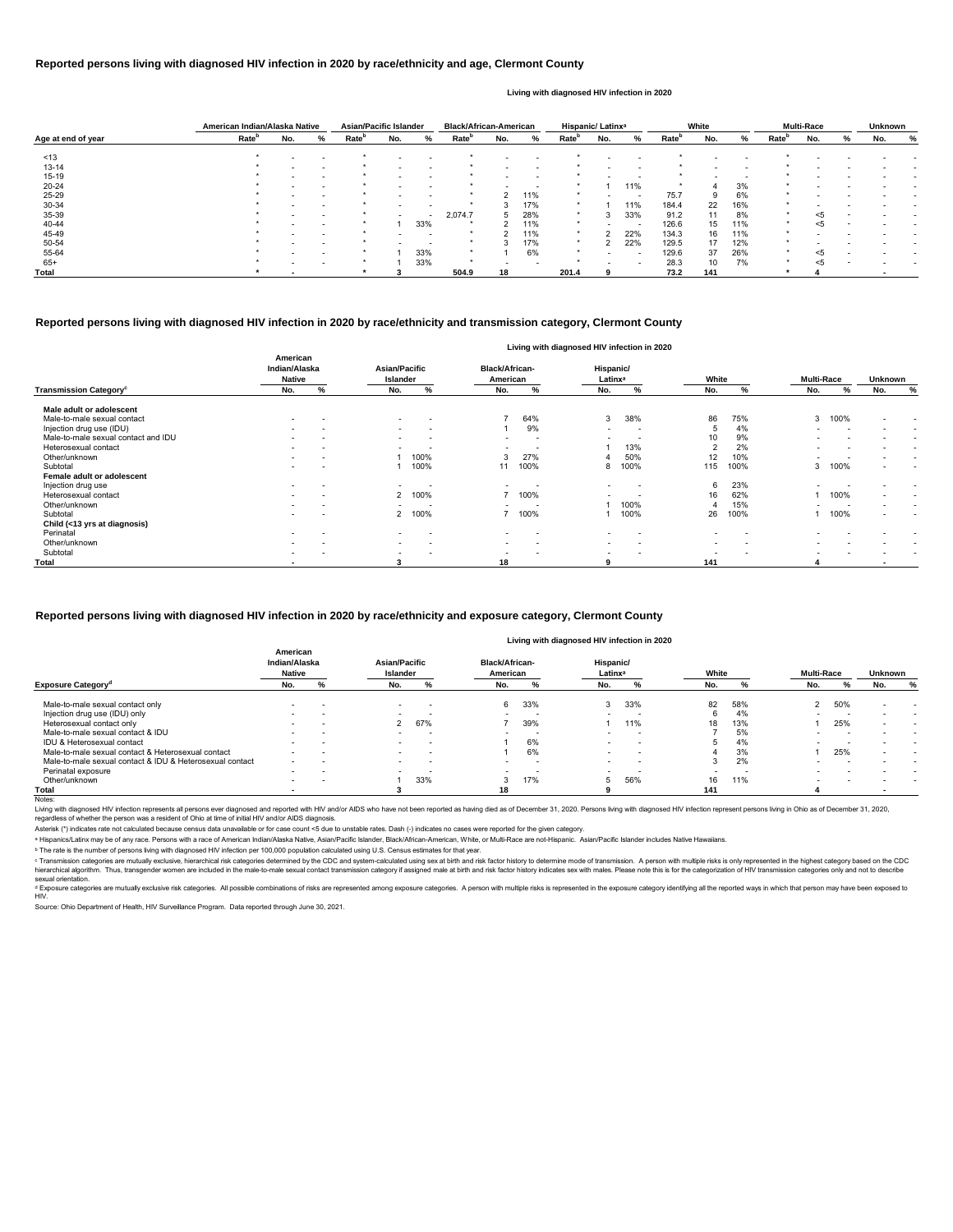## **Trends in reported persons living with diagnosed HIV infection by year of diagnosis and selected characteristics, Clermont County, 2016-2020**

**Living with Diagnosed HIV Infection**

|                                              | 2016              |                |       |                   | 2017           |                          |                   | 2018         |     |                   | 2019           |       |                   | 2020           |                          |  |
|----------------------------------------------|-------------------|----------------|-------|-------------------|----------------|--------------------------|-------------------|--------------|-----|-------------------|----------------|-------|-------------------|----------------|--------------------------|--|
| Characteristic                               | Rate <sup>a</sup> | No.            | %     | Rate <sup>a</sup> | No.            | %                        | Rate <sup>a</sup> | No.          | %   | Rate <sup>a</sup> | No.            | %     | Rate <sup>a</sup> | No.            | $\%$                     |  |
| Sex at birth                                 |                   |                |       |                   |                |                          |                   |              |     |                   |                |       |                   |                |                          |  |
| Males                                        | 104.8             | 105            | 77%   | 107.4             | 108            | 77%                      | 124.3             | 126          | 78% | 126.6             | 129            | 80%   | 134.8             | 138            | 79%                      |  |
| Females                                      | 30.1              | 31             | 23%   | 31.8              | 33             | 23%                      | 33.6              | 35           | 22% | 31.6              | 33             | 20%   | 35.2              | 37             | 21%                      |  |
| Age at end of year                           |                   |                |       |                   |                |                          |                   |              |     |                   |                |       |                   |                |                          |  |
| ~13                                          | $\star$           |                |       |                   |                |                          |                   |              |     |                   |                |       |                   |                |                          |  |
| 13-14                                        |                   |                |       |                   |                |                          |                   |              |     |                   |                |       |                   |                |                          |  |
| 15-19                                        |                   |                |       |                   |                | $\overline{\phantom{0}}$ | ×                 |              |     |                   | $\overline{1}$ | 1%    | $\star$           |                |                          |  |
| 20-24                                        | $\star$           | 3              | 2%    | $\star$           | 3              | 2%                       | 43.8              | 5            | 3%  | 43.6              | 5              | 3%    | 43.1              | 5              | 3%                       |  |
| 25-29                                        | 102.6             | 13             | 10%   | 77.8              | 10             | 7%                       | 76.4              | 10           | 6%  | 68.3              | 9              | 6%    | 83.9              | 11             | 6%                       |  |
| 30-34                                        | 118.9             | 15             | 11%   | 118.7             | 15             | 11%                      | 174.4             | 22           | 14% | 154.5             | 20             | 12%   | 197.9             | 26             | 15%                      |  |
| 35-39                                        | 139.6             | 18             | 13%   | 136.1             | 18             | 13%                      | 136.8             | 18           | 11% | 167.8             | 22             | 14%   | 152.6             | 20             | 11%                      |  |
| 40-44                                        | 137.5             | 17             | 13%   | 164.8             | 20             | 14%                      | 153.5             | 19           | 12% | 144.4             | 18             | 11%   | 149.4             | 19             | 11%                      |  |
| 45-49                                        | 85.3              | 12             | 9%    | 101.8             | 14             | 10%                      | 177.4             | 24           | 15% | 175.7             | 23             | 14%   | 157.1             | 20             | 11%                      |  |
| 50-54                                        | 203.1             | 30             | 22%   | 152.1             | 22             | 16%                      | 127.3             | 18           | 11% | 143.4             | 20             | 12%   | 158.8             | 22             | 13%                      |  |
| 55-64                                        | 81.7              | 24             | 18%   | 104.4             | 31             | 22%                      | 116.9             | 35           | 22% | 113.2             | 34             | 21%   | 134.1             | 40             | 23%                      |  |
| $65+$                                        | $\star$           | 4              | 3%    | 24.8              | 8              | 6%                       | 29.8              | 10           | 6%  | 28.6              | 10             | 6%    | 32.8              | 12             | 7%                       |  |
| Race/Ethnicity <sup>b</sup>                  |                   |                |       |                   |                |                          |                   |              |     |                   |                |       |                   |                |                          |  |
| American Indian/Alaska Native                | $\star$           |                |       |                   |                |                          | $\star$           |              |     |                   |                |       |                   |                |                          |  |
| Asian/Pacific Islander                       | $^\star$          | $\overline{2}$ | 1%    | $\star$           | 3              | 2%                       | $\star$           | 3            | 2%  | $\star$           | 3              | 2%    | $^\ast$           | 3              | 2%                       |  |
| Black/African-American                       | 428.3             | 13             | 10%   | 508.3             | 16             | 11%                      | 496.1             | 16           | 10% | 352.6             | 12             | 7%    | 504.9             | 18             | 10%                      |  |
| Hispanic/Latinx                              | 214.8             | 8              | 6%    | 149.8             | 6              | 4%                       | 238.6             | 10           | 6%  | 234.0             | 10             | 6%    | 201.4             | 9              | 5%                       |  |
| White                                        | 57.7              | 110            | 81%   | 59.7              | 114            | 81%                      | 67.2              | 129          | 80% | 69.1              | 133            | 82%   | 73.2              | 141            | 81%                      |  |
| Multi-Race                                   | $\star$           | 3              | 2%    | $\star$           | 2              | 1%                       | $\star$           | 3            | 2%  |                   | 4              | 2%    | $\star$           | 4              | 2%                       |  |
| Unknown                                      |                   |                |       |                   |                |                          |                   |              |     |                   |                |       |                   |                | $\overline{\phantom{a}}$ |  |
| Race/Ethnicity <sup>b</sup> and Sex at birth |                   |                |       |                   |                |                          |                   |              |     |                   |                |       |                   |                |                          |  |
| American Indian/Alaska Native Males          |                   |                |       |                   |                |                          |                   |              |     |                   |                |       |                   |                |                          |  |
| American Indian/Alaska Native Females        |                   |                |       |                   |                |                          |                   |              |     |                   |                |       |                   |                |                          |  |
| Asian/Pacific Islander Males                 |                   | -1             | 1%    |                   | -1             | 1%                       |                   | 1            | 1%  |                   | $\overline{1}$ | 1%    |                   | 1              | 1%                       |  |
| Asian/Pacific Islander Females               |                   | $\mathbf{1}$   | 1%    |                   | $\overline{2}$ | 1%                       | ×                 | 2            | 1%  |                   | $\overline{2}$ | 1%    |                   | $\overline{c}$ | 1%                       |  |
| <b>Black/African-American Males</b>          | 560.4             | 9              | 7%    | 670.3             | 11             | 8%                       | 530.3             | 9            | 6%  | 332.0             | 6              | 4%    | 574.7             | 11             | 6%                       |  |
| Black/African-American Females               |                   | 4              | 3%    | 331.8             | 5              | 4%                       | 458.1             | 7            | 4%  | 375.9             | 6              | 4%    | 424.0             | 7              | 4%                       |  |
| Hispanic/Latino Males                        | 411.5             | 8              | 6%    | 296.4             | 6              | 4%                       | 419.4             | 9            | 6%  | 407.4             | 9              | 6%    | 340.9             | 8              | 5%                       |  |
| Hispanic/Latina Females                      | $\star$           |                |       |                   |                |                          | $\star$           | $\mathbf{1}$ | 1%  |                   | $\mathbf 1$    | 1%    |                   | 1              | 1%                       |  |
| <b>White Males</b>                           | 91.7              | 86             | 63%   | 94.7              | 89             | 63%                      | 111.2             | 105          | 65% | 116.2             | 110            | 68%   | 121.5             | 115            | 66%                      |  |
| <b>White Females</b>                         | 24.8              | 24             | 18%   | 25.7              | 25             | 18%                      | 24.6              | 24           | 15% | 23.5              | 23             | 14%   | 26.5              | 26             | 15%                      |  |
| Multi-Race Males                             | $^\star$          | $\mathbf{1}$   | $1\%$ |                   | 1              | 1%                       | $\ast$            | 2            | 1%  | $\ast$            | 3              | 2%    |                   | 3              | 2%                       |  |
| Multi-Race Females                           | $\star$           | $\sqrt{2}$     | 1%    | $^\star$          | -1             | $1\%$                    | $\star$           | 1            | 1%  | $\ast$            | $\mathbf{1}$   | $1\%$ | *                 | 1              | 1%                       |  |
| Unknown                                      | $^\star$          |                |       |                   |                |                          | $\star$           |              |     |                   |                |       |                   |                |                          |  |
| <b>Total</b>                                 | 67.0              | 136            |       | 69.0              | 141            |                          | 78.4              | 161          |     | 78.5              | 162            |       | 84.4              | 175            |                          |  |
| Notes:                                       |                   |                |       |                   |                |                          |                   |              |     |                   |                |       |                   |                |                          |  |

Living with diagnosed HIV infection by year (2016-2020) represents all persons ever diagnosed and reported with HIV and/or AIDS who have not been reported as having died as of December 31 of the corresponding year. Persons living with diagnosed HIV infection represent persons living in Ohio as of December 31 of the corresponding year, regardless of whether the person was a resident of Ohio at time of initial HIV and/or AIDS diagnosis.

Asterisk (\*) indicates rate not calculated for case count <5 due to unstable rates. Dash (-) indicates no cases were reported for the given category.

<sup>a</sup> The rate is the number of persons living with diagnosed HIV infection per 100,000 population calculated using U.S. Census estimates for that year.

ᵇ Hispanics/Latinx may be of any race. Persons with a race of American Indian/Alaska Native, Asian/Pacific Islander, Black/African-American, White, or Multi-Race are not-Hispanic. Asian/Pacific Islander includes Native Hawaiians.